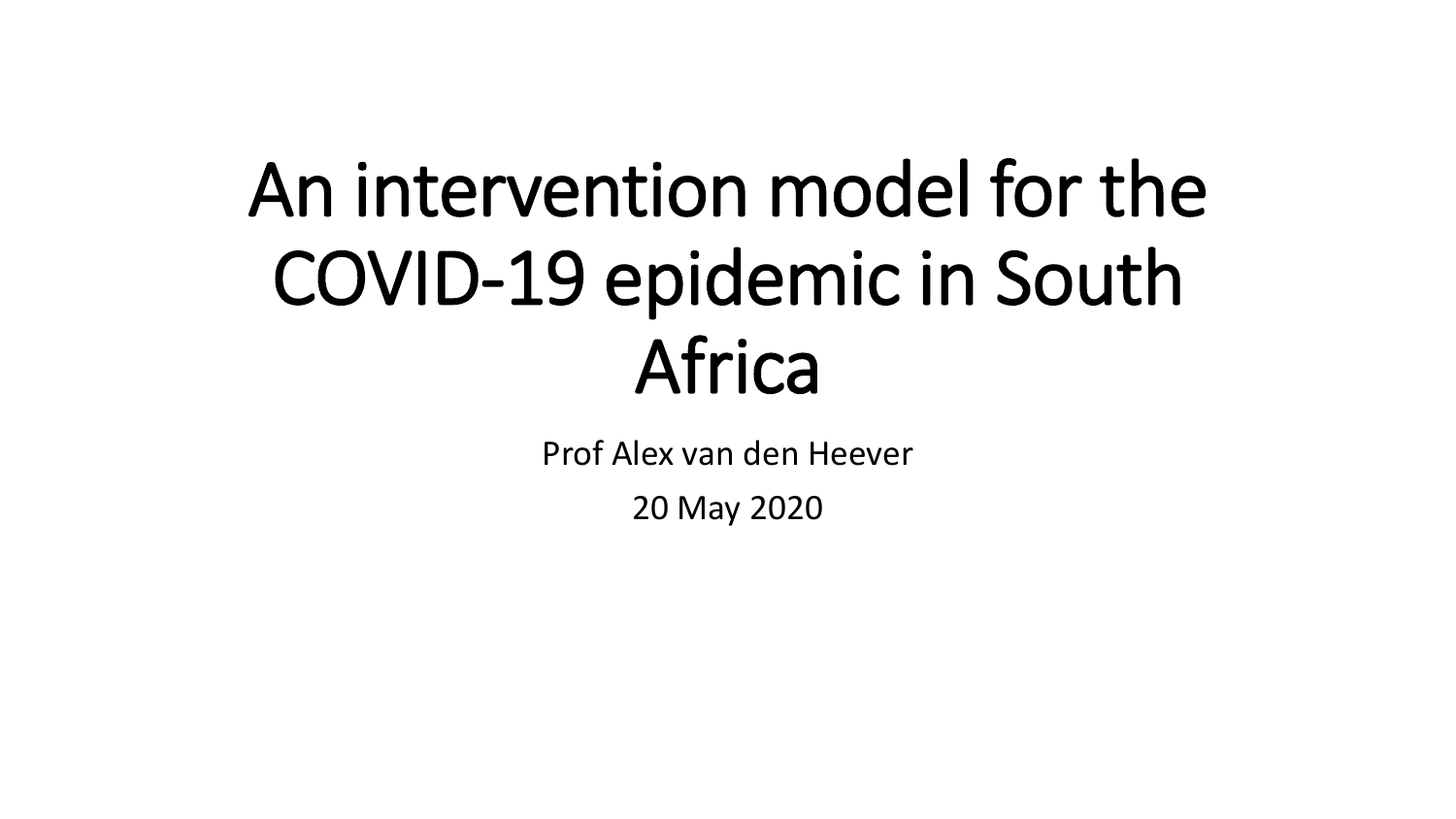#### "Model" features and objectives

- Follows the SEIR approaches
- Top-down
- Matches interventions to disease trajectory
- Purpose: examine optimal strategic intervention scenarios and is not used for forecasting – focus is on informing decisions
- Estimates produced till 31 December 2020
- Calibrates "model" using intervention success in other countries and assumes we should get similar results in South Africa (which we haven't)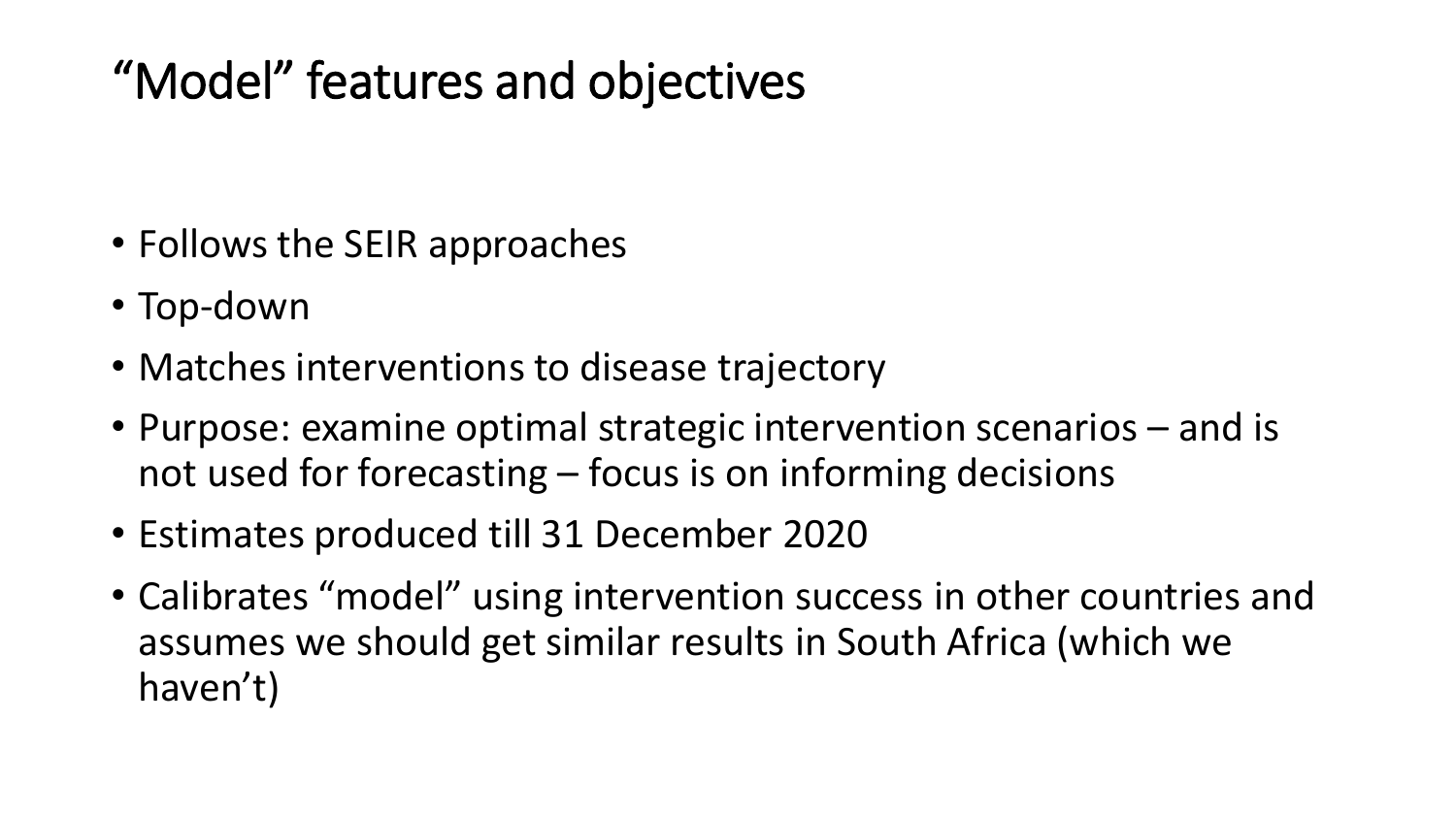### Generating the model parameters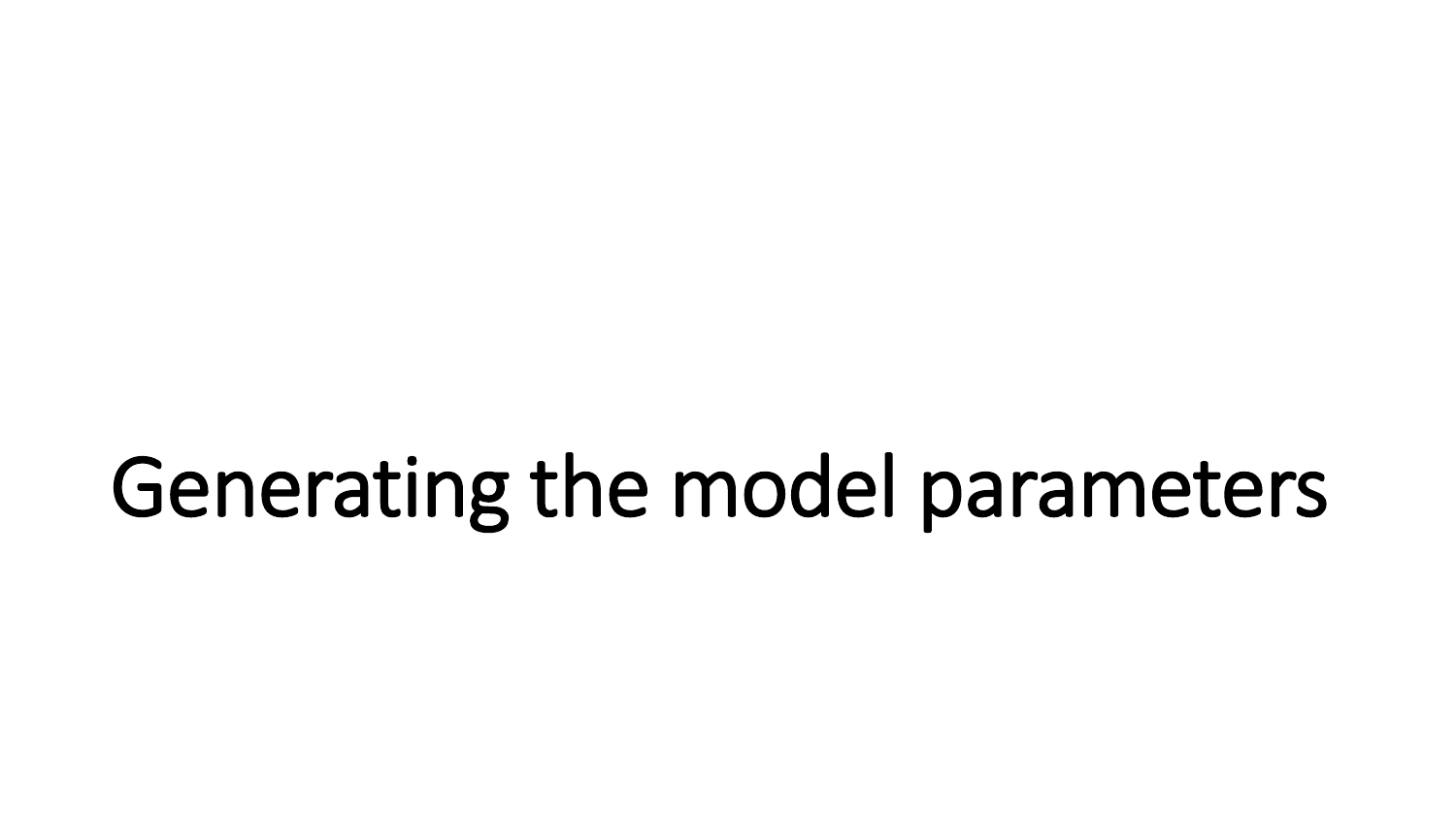

**New infections (est) New infections (actual) Reproduction Rate (R)**

**3**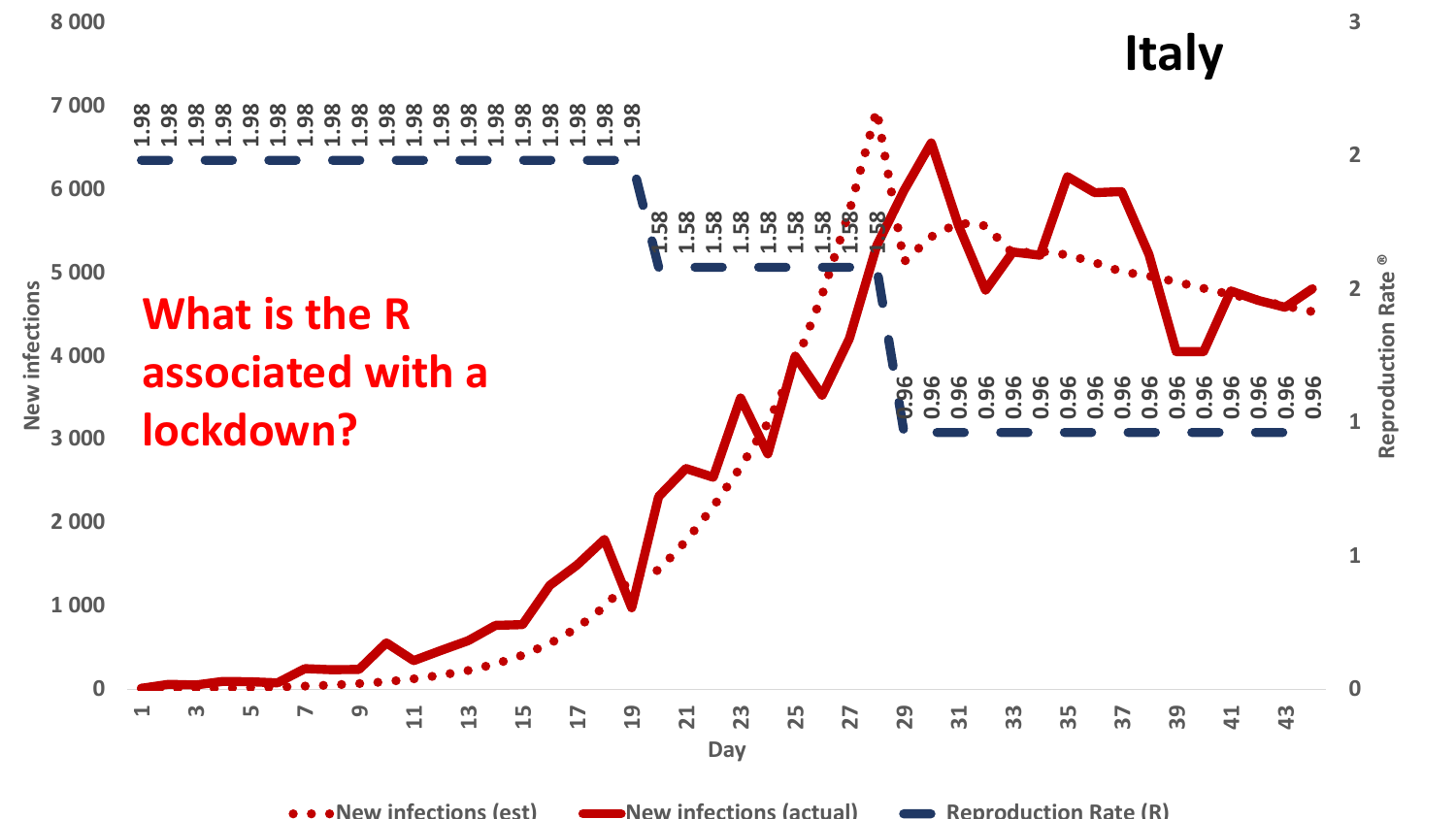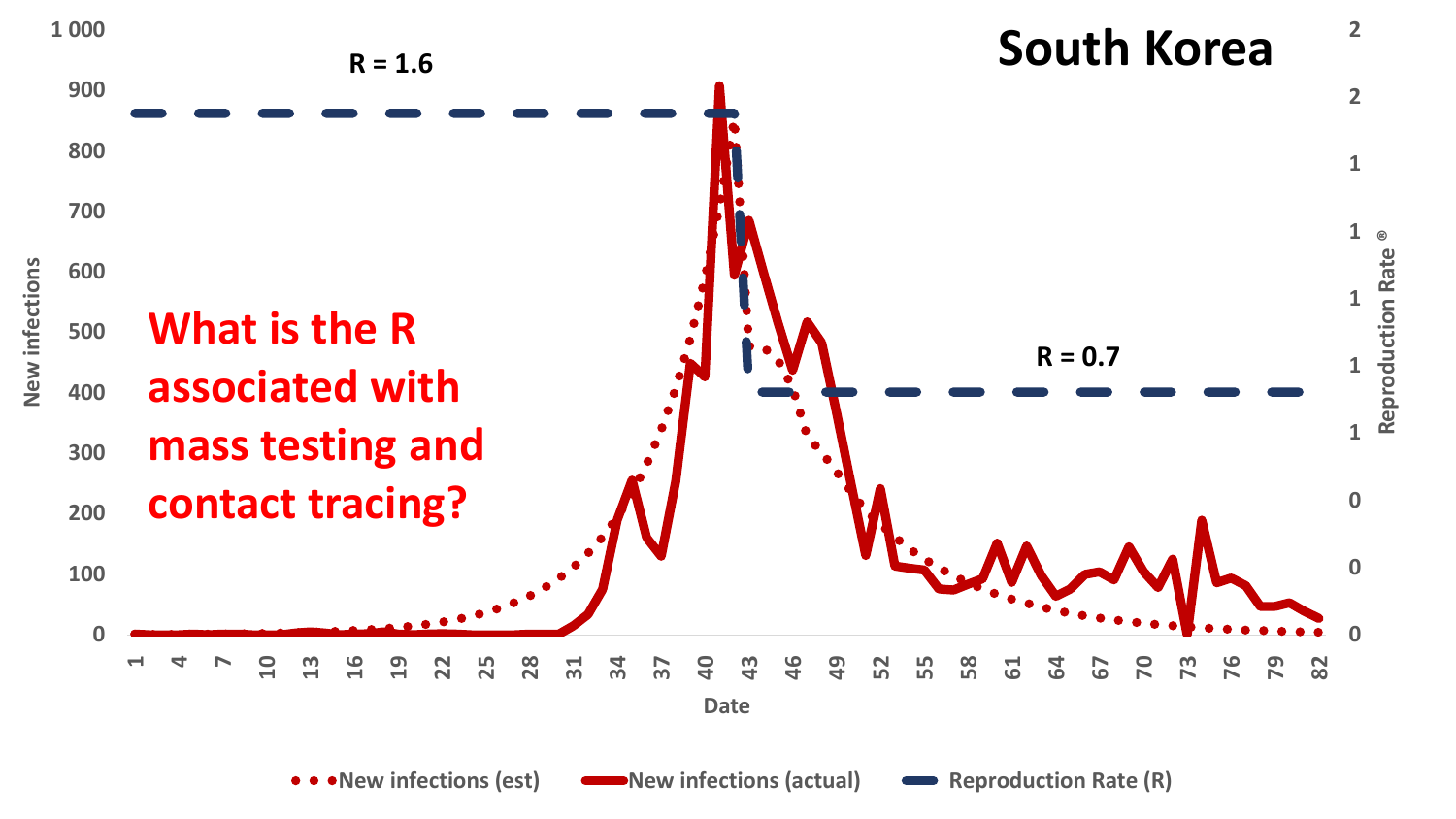#### How do we get to scenarios for 2020?

**Individual interventions with associated reductions in R**



**Response packages involving combinations of interventions with an aggregate R**

**2020 scenarios involving the application of different packages to specific periods**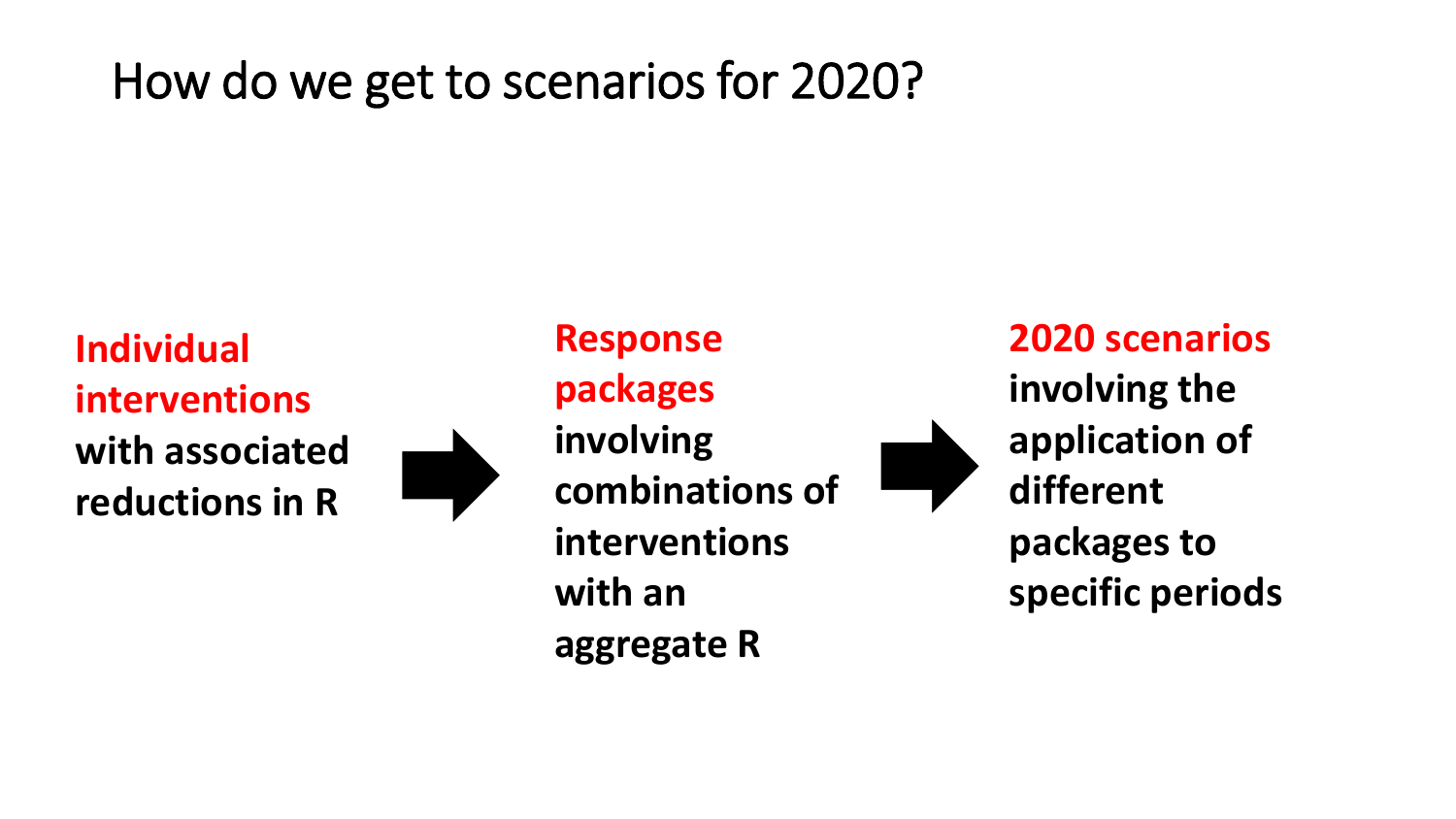| $\propto$<br>Interventions                             | <b>Days</b> | R       |
|--------------------------------------------------------|-------------|---------|
| $\mathbf{=}$<br>Normal behaviour - cold climate        |             | 2.43    |
| ction<br>Normal behaviour - hot climate                |             | $-0.24$ |
| <b>Border screening and advice</b>                     |             | $-0.05$ |
| 등<br><b>Close borders</b>                              |             | $-0.20$ |
| <b>Social distancing</b><br>ၑ                          |             | $-0.30$ |
| <b>Employer protocols</b><br>$\overline{\bullet}$      |             | $-0.30$ |
| Lock-down - targeted<br>$\overline{\mathbf{C}}$        | 4           | $-0.20$ |
| Lock-down - general                                    | 4           | $-0.55$ |
| ∍<br><b>Targeted testing and contact tracing</b>       |             | $-0.05$ |
| <b>ISSE</b><br><b>Mass testing and contact tracing</b> |             | $-0.50$ |

**Interventions and the** 

Interventions and the

|      |                                                              |              | Make choices about the |
|------|--------------------------------------------------------------|--------------|------------------------|
|      | L4: General lock-down with targeted screening - cold weather |              |                        |
| Days |                                                              | Intervention | configuration of       |
|      | 2.43                                                         |              | interventions          |
|      | 0.00                                                         | <b>No</b>    | (packages)             |
|      | $-0.05$                                                      | <b>Yes</b>   |                        |
|      | $-0.20$                                                      | <b>Yes</b>   |                        |
|      | $-0.30$                                                      | <b>Yes</b>   |                        |
|      | 0.00                                                         | <b>No</b>    |                        |
|      | $-0.55$                                                      | Yes          |                        |
|      | $-0.55$                                                      | <b>Yes</b>   |                        |
|      | .                                                            | <b>No</b>    |                        |
| 4    | 0.79                                                         |              |                        |
|      |                                                              | ***********  |                        |

**SCENARIOS TO DECEMBER 2020 – each package has an aggregate R based on the intervention configurations**

L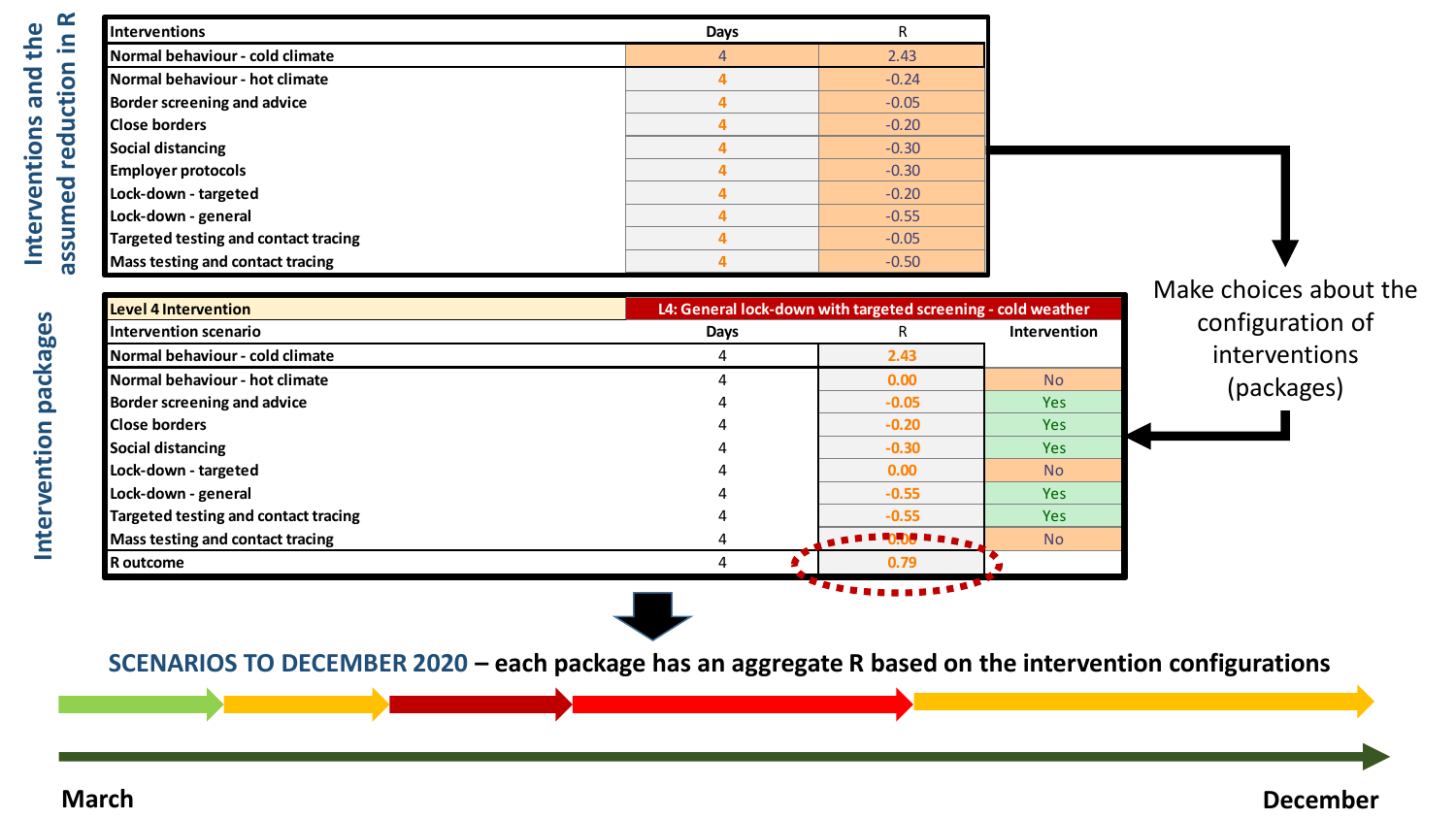#### Scenarios are generated by day of the year

| <b>Return to ASSUMPTIONS</b> |                                                 |                                                               |                                                                                                                               |                                                               |
|------------------------------|-------------------------------------------------|---------------------------------------------------------------|-------------------------------------------------------------------------------------------------------------------------------|---------------------------------------------------------------|
| <b>Active scenario =</b>     | <b>Risk-adjusted</b>                            | Lockdown-dependent                                            | <b>Risk-adjusted</b>                                                                                                          | Do nothing                                                    |
| Day                          | <b>Quick result on New</b><br><b>Infections</b> | Choose your strategy (by day) in this column                  | Choose your strategy (by day) in this column                                                                                  | Choose your strategy (by day) in this column                  |
|                              |                                                 | <b>Policy choice</b>                                          | <b>Policy choice</b>                                                                                                          | <b>Policy choice</b>                                          |
| 05 March 2020                |                                                 | L0: No intervention - warm weather                            | L0: No intervention - warm weather                                                                                            | L0: No intervention - warm weather                            |
| 06 March 2020                | 0.5                                             | L0: No intervention - warm weather                            | L0: No intervention - warm weather                                                                                            | L0: No intervention - warm weather                            |
| 07 March 2020                | 0.8                                             | L0: No intervention - warm weather                            | L0: No intervention - warm weather                                                                                            | L0: No intervention - warm weather                            |
| 08 March 2020                | 1.3                                             | L0: No intervention - warm weather                            | L0: No intervention - warm weather                                                                                            | L0: No intervention - warm weather                            |
| 09 March 2020                | 2.0                                             | L0: No intervention - warm weather                            | L0: No intervention - warm weather                                                                                            | L0: No intervention - warm weather                            |
| <b>10 March 2020</b>         | 2.6                                             | L0: No intervention - warm weather                            | L0: No intervention - warm weather                                                                                            | L0: No intervention - warm weather                            |
| <b>11 March 2020</b>         | 3.7                                             | L0: No intervention - warm weather                            | L0: No intervention - warm weather                                                                                            | L0: No intervention - warm weather                            |
| <b>12 March 2020</b>         | 5.3                                             | L0: No intervention - warm weather                            | L0: No intervention - warm weather                                                                                            | L0: No intervention - warm weather                            |
| <b>13 March 2020</b>         | 7.5                                             | L0: No intervention - warm weather                            | L0: No intervention - warm weather                                                                                            | L0: No intervention - warm weather                            |
| <b>14 March 2020</b>         | 10.4                                            | L0: No intervention - warm weather                            | L0: No intervention - warm weather                                                                                            | L0: No intervention - warm weather                            |
| <b>15 March 2020</b>         | 14.7                                            | L0: No intervention - warm weather                            | L0: No intervention - warm weather                                                                                            | L0: No intervention - warm weather                            |
| <b>16 March 2020</b>         | 20.8                                            | L0: No intervention - warm weather                            | L0: No intervention - warm weather                                                                                            | L0: No intervention - warm weather                            |
| <b>17 March 2020</b>         | 29.2                                            | L0: No intervention - warm weather                            | L0: No intervention - warm weather                                                                                            | L0: No intervention - warm weather                            |
| <b>18 March 2020</b>         | 41.1                                            | L0: No intervention - warm weather                            | L0: No intervention - warm weather                                                                                            | L0: No intervention - warm weather                            |
| <b>19 March 2020</b>         | 58.0                                            | L0: No intervention - warm weather                            | L0: No intervention - warm weather                                                                                            | L0: No intervention - warm weather                            |
| <b>20 March 2020</b>         | 81.6                                            | L0: No intervention - warm weather                            | L0: No intervention - warm weather                                                                                            | L0: No intervention - warm weather                            |
| 21 March 2020                | 115.0                                           | L0: No intervention - warm weather                            | L0: No intervention - warm weather                                                                                            | L0: No intervention - warm weather                            |
| 22 March 2020                | 162.0                                           | L0: No intervention - warm weather                            | L0: No intervention - warm weather                                                                                            | L0: No intervention - warm weather                            |
| 23 March 2020                | 166.0                                           | L1: Limited - warm weather                                    | L1: Limited - warm weather                                                                                                    | L1: Limited - warm weather                                    |
| 24 March 2020                | 209.0                                           | L1: Limited - warm weather                                    | L1: Limited - warm weather                                                                                                    | L1: Limited - warm weather                                    |
| <b>25 March 2020</b>         | 259.7                                           | L1: Limited - warm weather                                    | L1: Limited - warm weather                                                                                                    | L1: Limited - warm weather                                    |
| <b>26 March 2020</b>         | 317.4                                           | L1: Limited - warm weather                                    | L1: Limited - warm weather                                                                                                    | L1: Limited - warm weather                                    |
| <b>27 March 2020</b>         | 130.2                                           | L4: General lock-downs with targeted screening - warm weather | L4: General lock-downs with targeted screening - warm weather                                                                 | L4: General lock-downs with targeted screening - warm weather |
| 28 March 2020                | 125.3                                           | L4: General lock-downs with targeted screening - warm weather | L4: General lock-downs with targeted screening - warm weather                                                                 | L4: General lock-downs with targeted screening - warm weather |
| 29 March 2020                | 113.9                                           | L4: General lock-downs with targeted screening - warm weather | L4: General lock-downs with targeted screening - warm weather                                                                 | L4: General lock-downs with targeted screening - warm weather |
| 30 March 2020                | 93.9                                            | L4: General lock-downs with targeted screening - warm weather | L4: General lock-downs with targeted screening - warm weather                                                                 | L4: General lock-downs with targeted screening - warm weather |
| 31 March 2020                | 63.4                                            | L4: General lock-downs with targeted screening - warm weather | L4: General lock-downs with targeted screening - warm weather                                                                 | L4: General lock-downs with targeted screening - warm weather |
| 01 April 2020                | 54.2                                            | L4: General lock-downs with targeted screening - warm weather | L4: General lock-downs with targeted screening - warm weather                                                                 | L4: General lock-downs with targeted screening - warm weather |
| 02 April 2020                | 44.5                                            | L4: General lock-downs with targeted screening - warm weather | L4: General lock-downs with targeted screening - warm weather                                                                 | L4: General lock-downs with targeted screening - warm weather |
| 03 April 2020                | 35.0                                            | L4: General lock-downs with targeted screening - warm weather | L4: General lock-downs with targeted screening - warm weather                                                                 | L4: General lock-downs with targeted screening - warm weather |
| 04 April 2020                | 27.0                                            |                                                               | L4: General lock-downs with targeted screening - warm weather — L4: General lock-downs with targeted screening - warm weather | L4: General lock-downs with targeted screening - warm weather |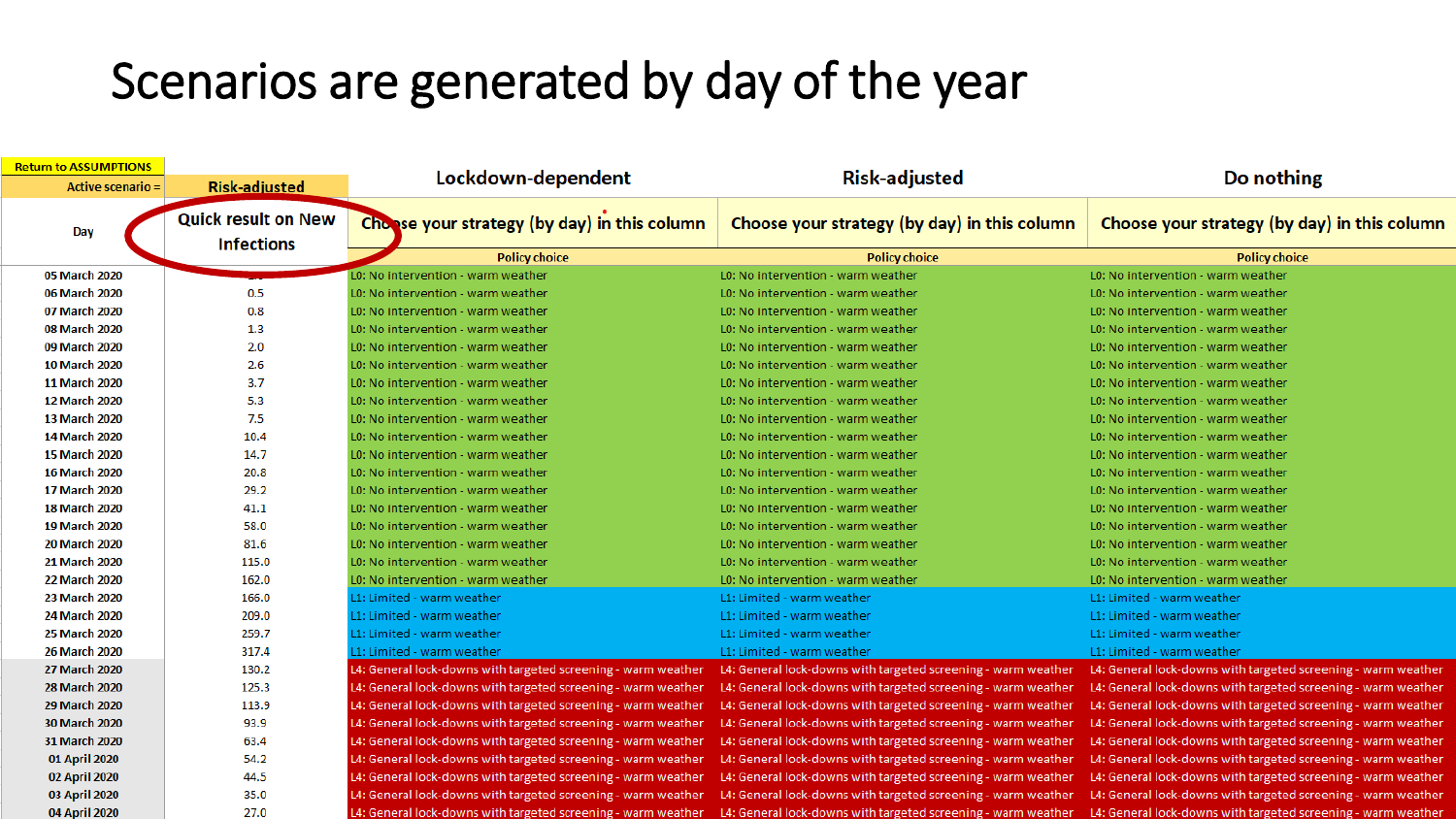| LO: No intervention - warm weather                            | 2.19 |
|---------------------------------------------------------------|------|
| LO: No intervention - cold weather                            | 2.43 |
| L1: Limited - warm weather                                    | 2.09 |
| L1: Limited - cold weather                                    | 1.98 |
| L2: Intermediate - warm weather                               | 1.34 |
| L2: Intermediate - cold weather                               | 1.58 |
| L3: Mass screening with selective lock-downs - warm weather   | 0.79 |
| L3: Mass screening with selective lock-downs - cold weather   | 1.03 |
| L4: General lock-downs with targeted screening - warm weather | 0.72 |
| L4: General lock-down with targeted screening - cold weather  | 0.96 |

| LO: No intervention - cold weather                            | 2.43                                |              |                                                               |
|---------------------------------------------------------------|-------------------------------------|--------------|---------------------------------------------------------------|
| L1: Limited - warm weather                                    | 2.09                                |              |                                                               |
| L1: Limited - cold weather                                    | 1.98                                |              |                                                               |
| L <sub>2</sub> : Intermediate - warm weather                  | 1.34                                |              |                                                               |
| L2: Intermediate - cold weather                               | 1.58                                |              |                                                               |
| L3: Mass screening with selective lock-downs - warm weather   | 0.79                                |              |                                                               |
| L3: Mass screening with selective lock-downs - cold weather   | 1.03                                |              |                                                               |
| L4: General lock-downs with targeted screening - warm weather | 0.72                                |              |                                                               |
| L4: General lock-down with targeted screening - cold weather  | 0.96                                |              |                                                               |
|                                                               |                                     |              |                                                               |
|                                                               |                                     |              |                                                               |
|                                                               | <b>Days</b>                         | $\mathsf{R}$ | Intervention                                                  |
|                                                               | $\overline{\mathbf{4}}$             | 2.43         |                                                               |
|                                                               | 4                                   | $-0.24$      | <b>Yes</b>                                                    |
|                                                               |                                     |              |                                                               |
|                                                               | 4                                   | $-0.05$      | <b>Yes</b>                                                    |
|                                                               | 4                                   | $-0.10$      | <b>Yes</b>                                                    |
|                                                               | 4                                   | $-0.65$      | <b>Yes</b>                                                    |
|                                                               | 4                                   | 0.00         | <b>No</b>                                                     |
|                                                               | 4                                   | $-0.62$      | <b>Yes</b>                                                    |
|                                                               | 4                                   | $-0.05$      | <b>Yes</b>                                                    |
|                                                               | 4                                   | 0.00         | <b>No</b>                                                     |
|                                                               | ILO: No intervention - warm weather | 2.19         | L4: General lock-downs with targeted screening - warm weather |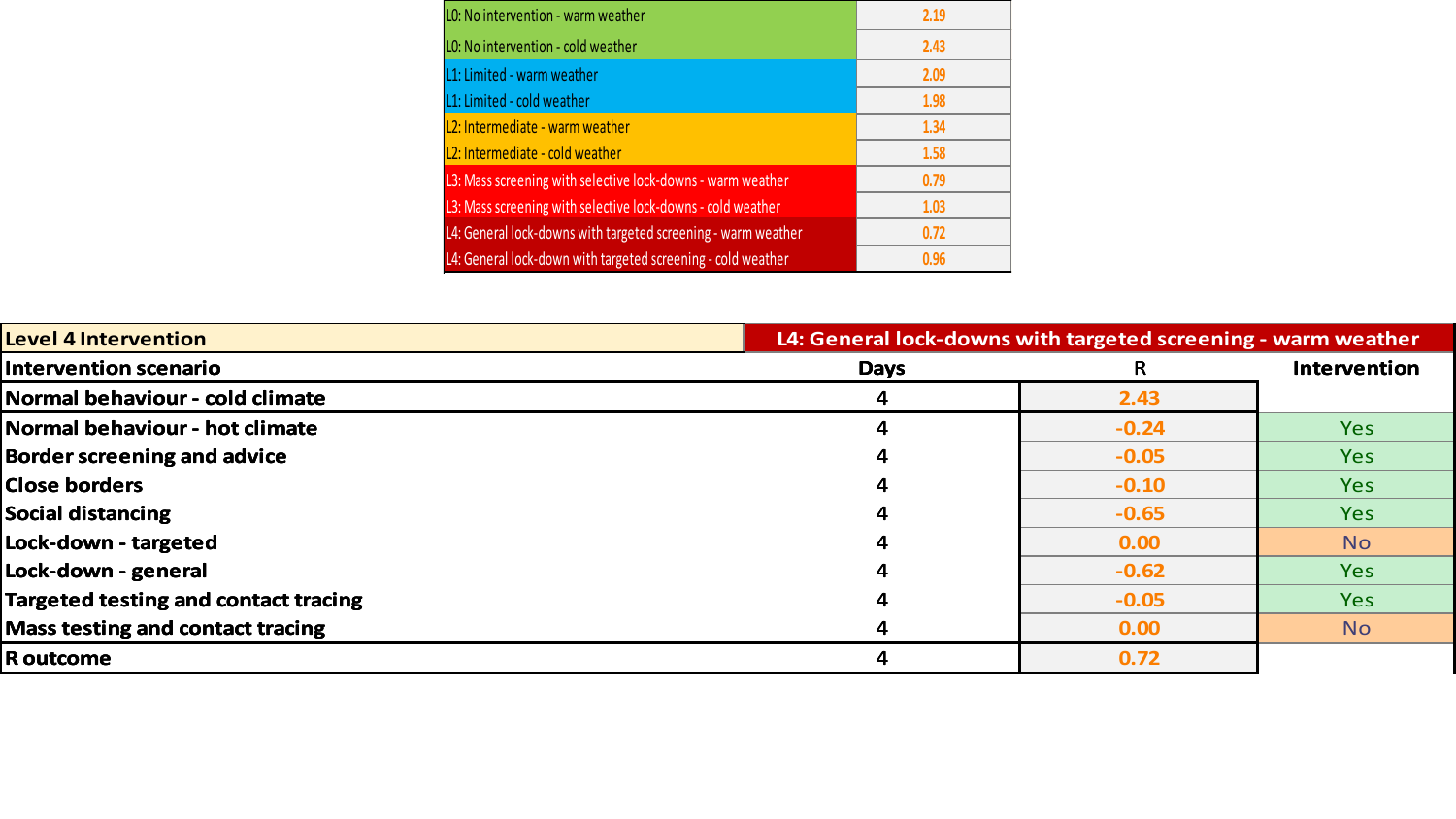# Do the parameters predict the South African epidemic – accounting for interventions?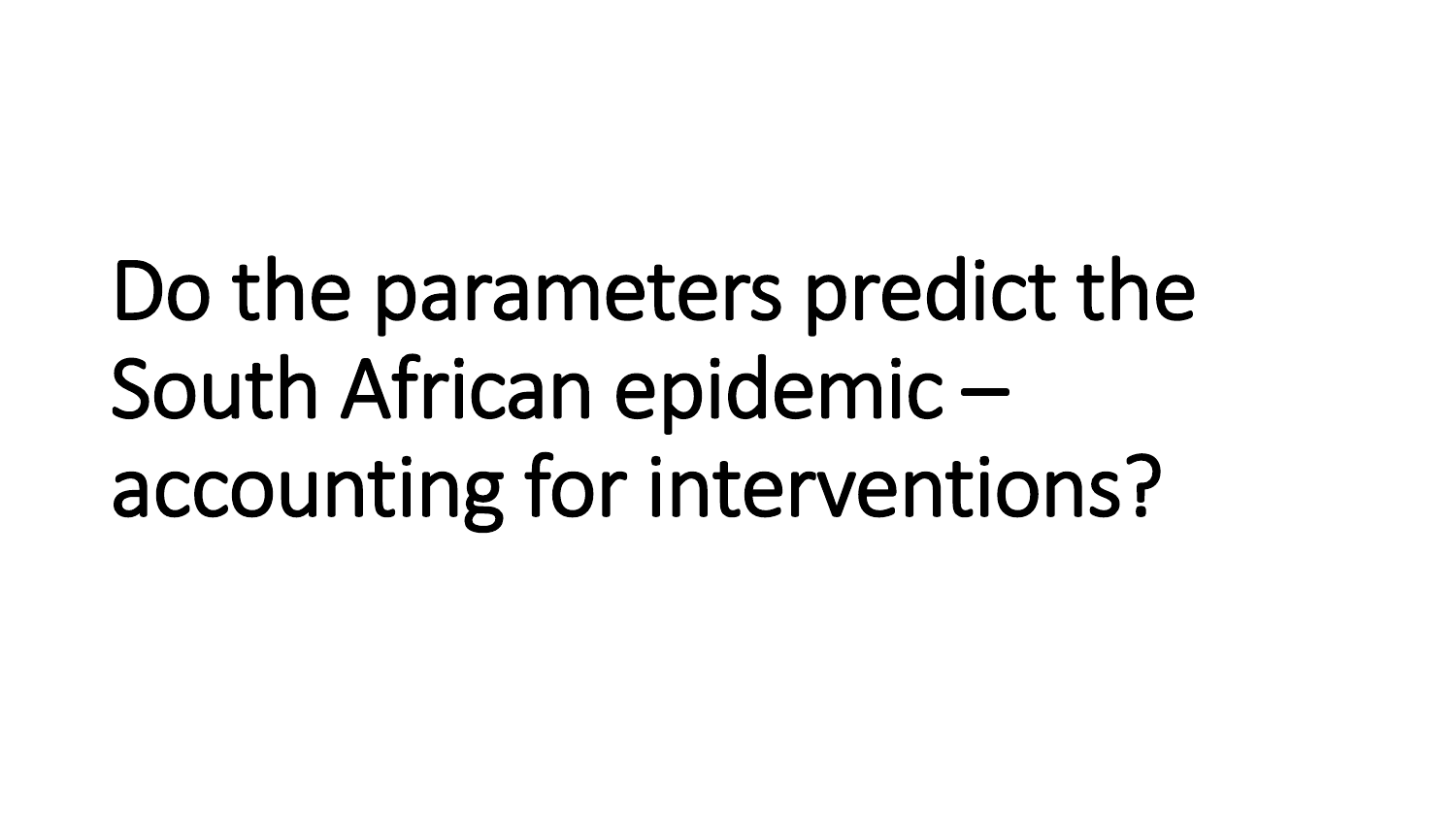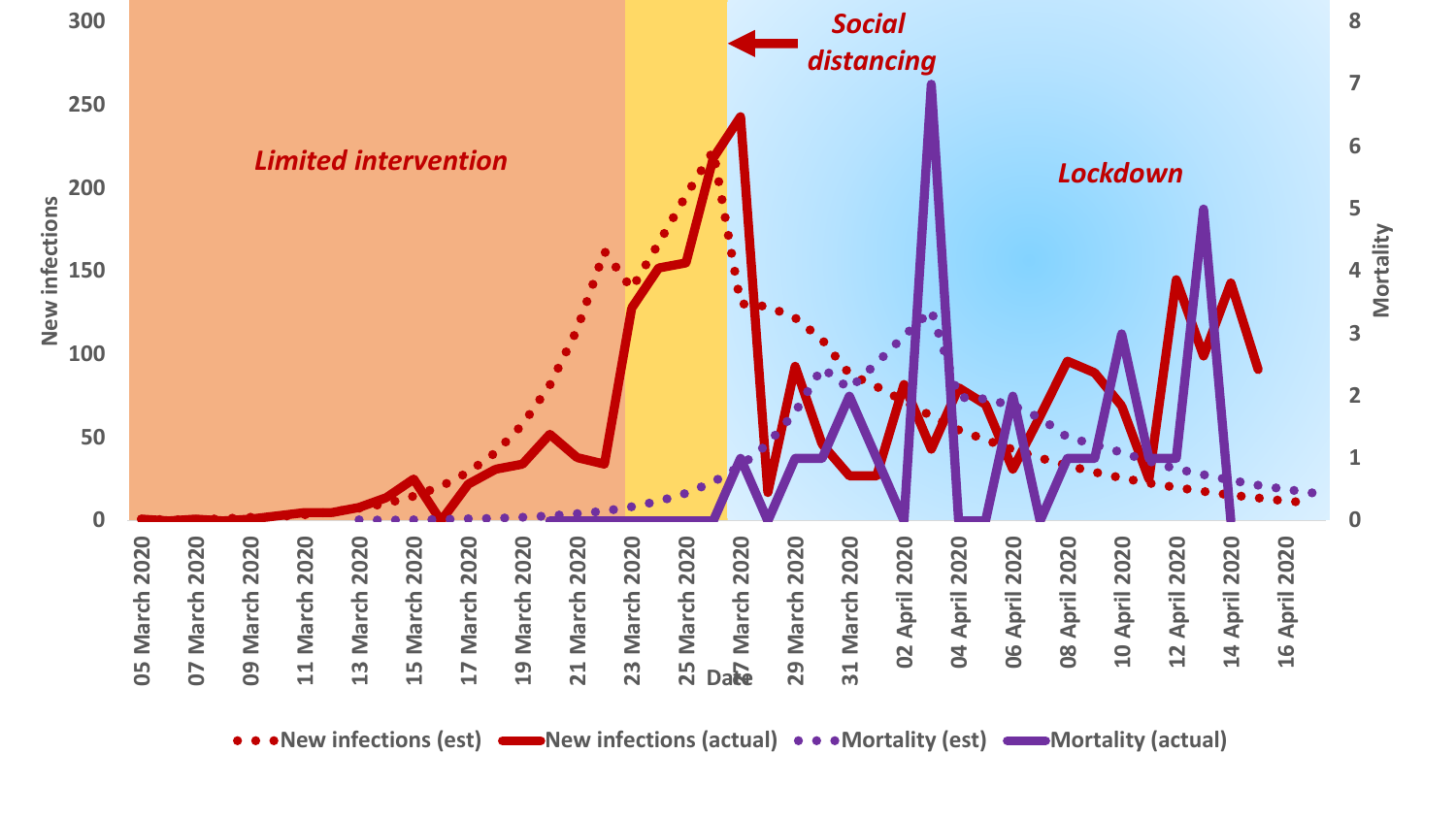

**Date**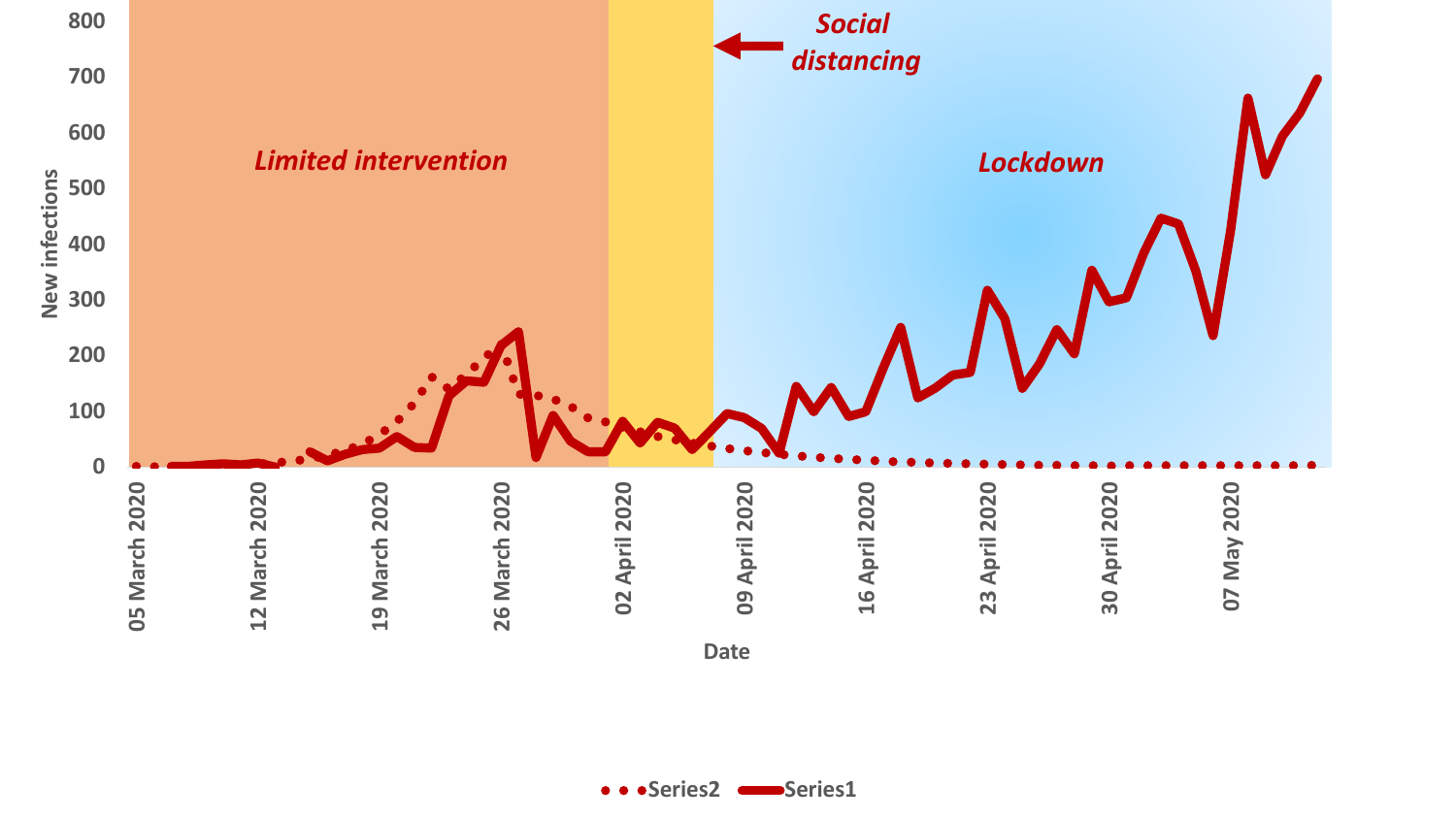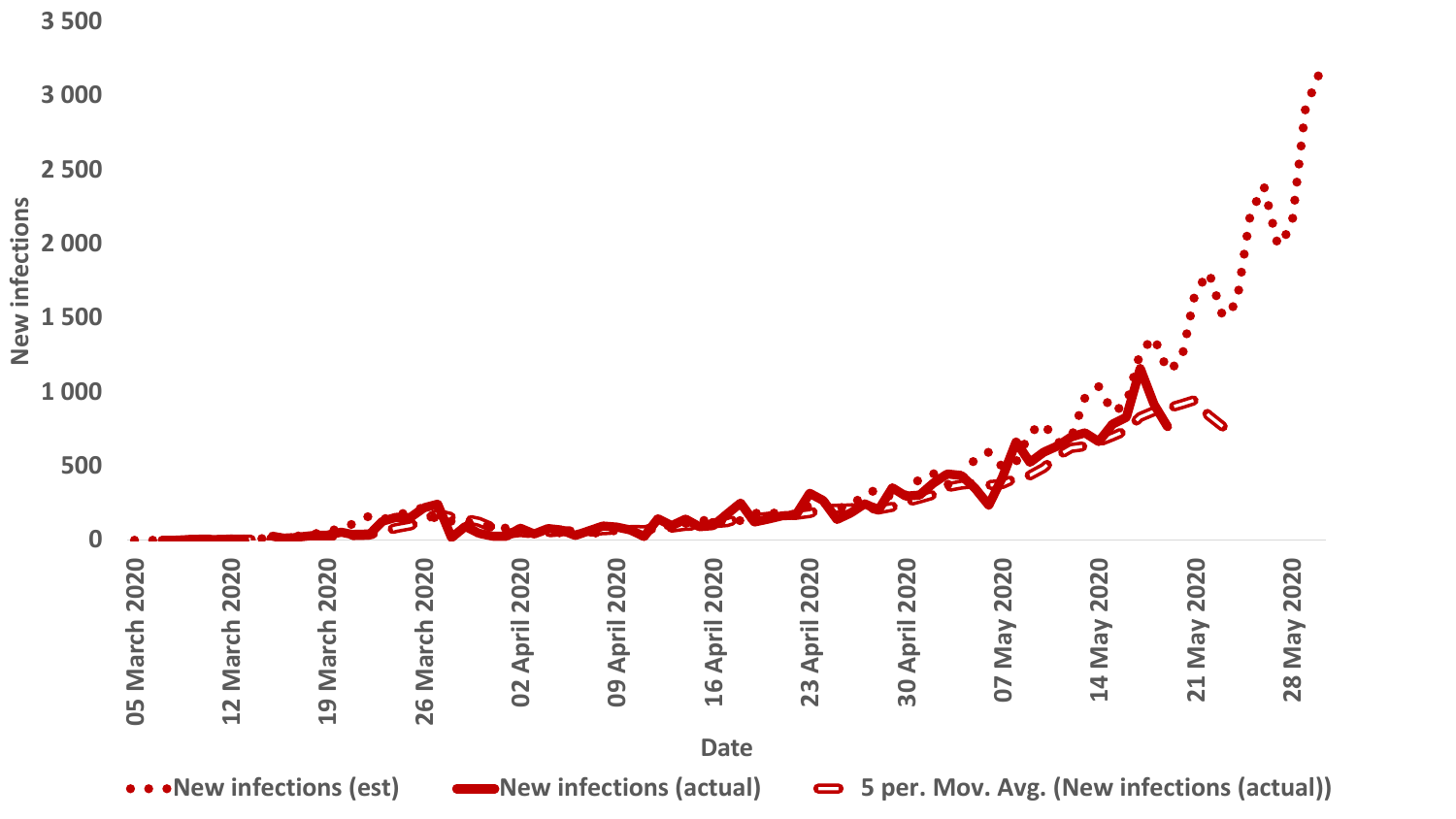### Lockdown-dependent strategy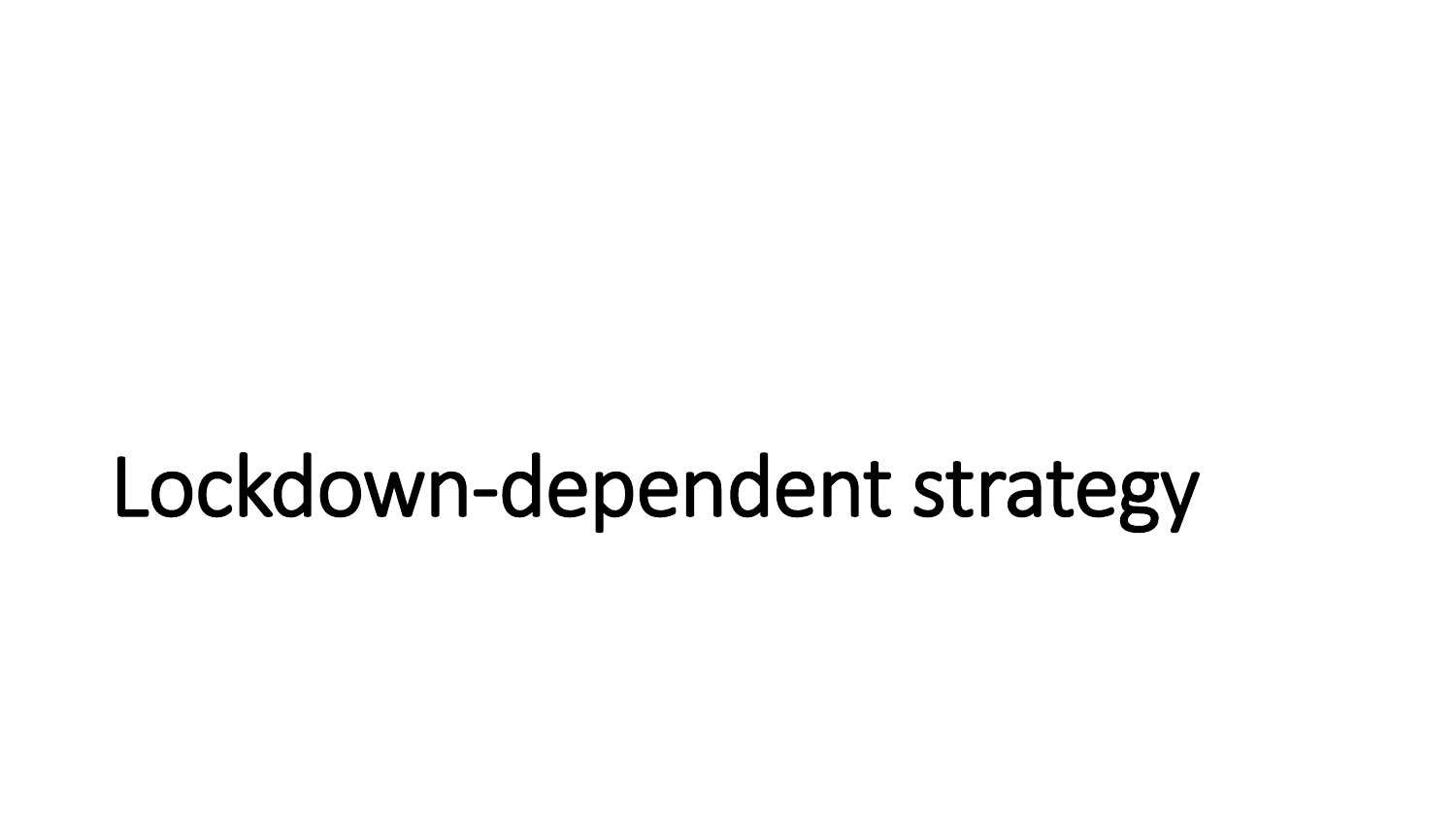![](_page_14_Figure_0.jpeg)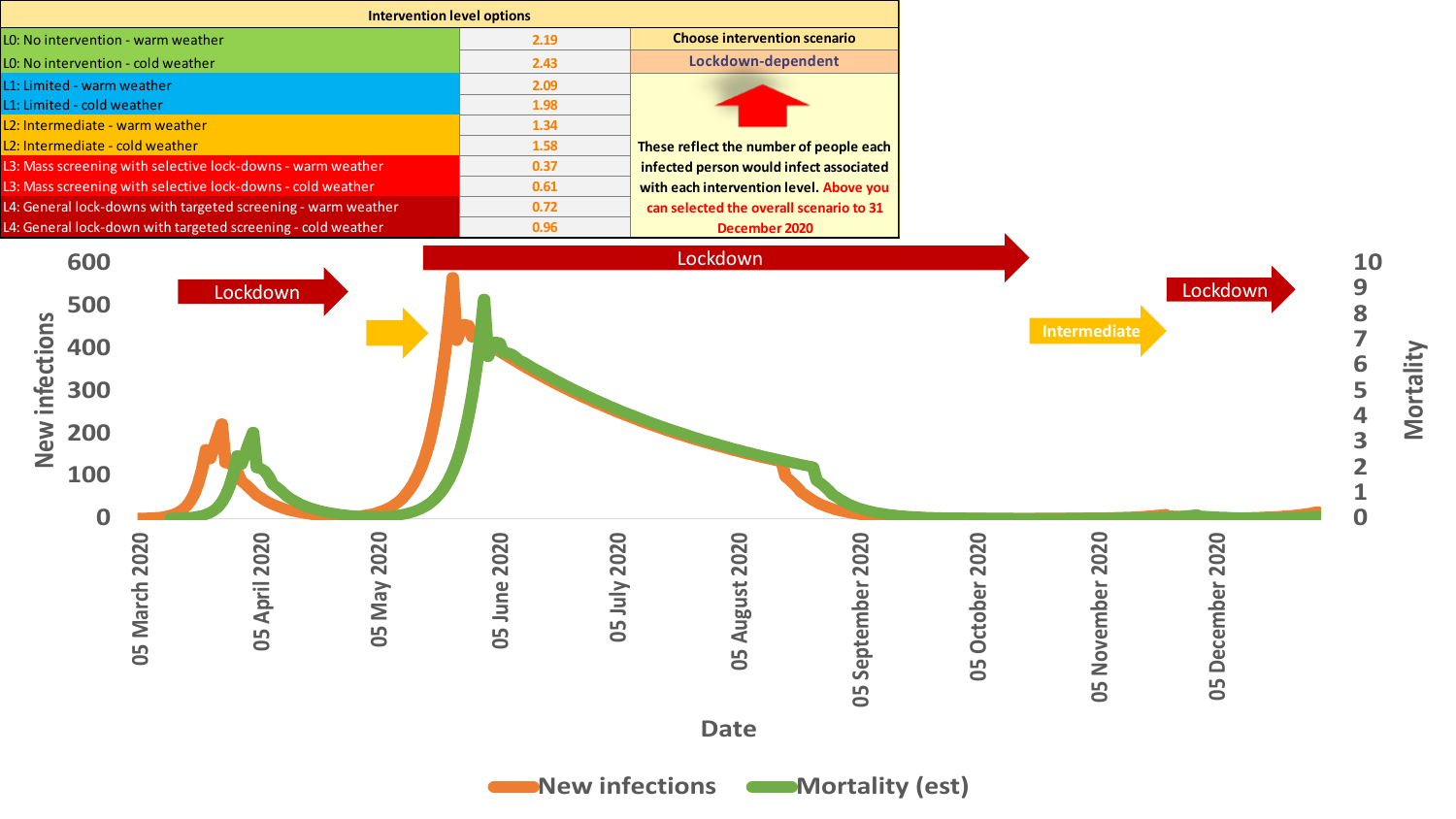![](_page_15_Figure_0.jpeg)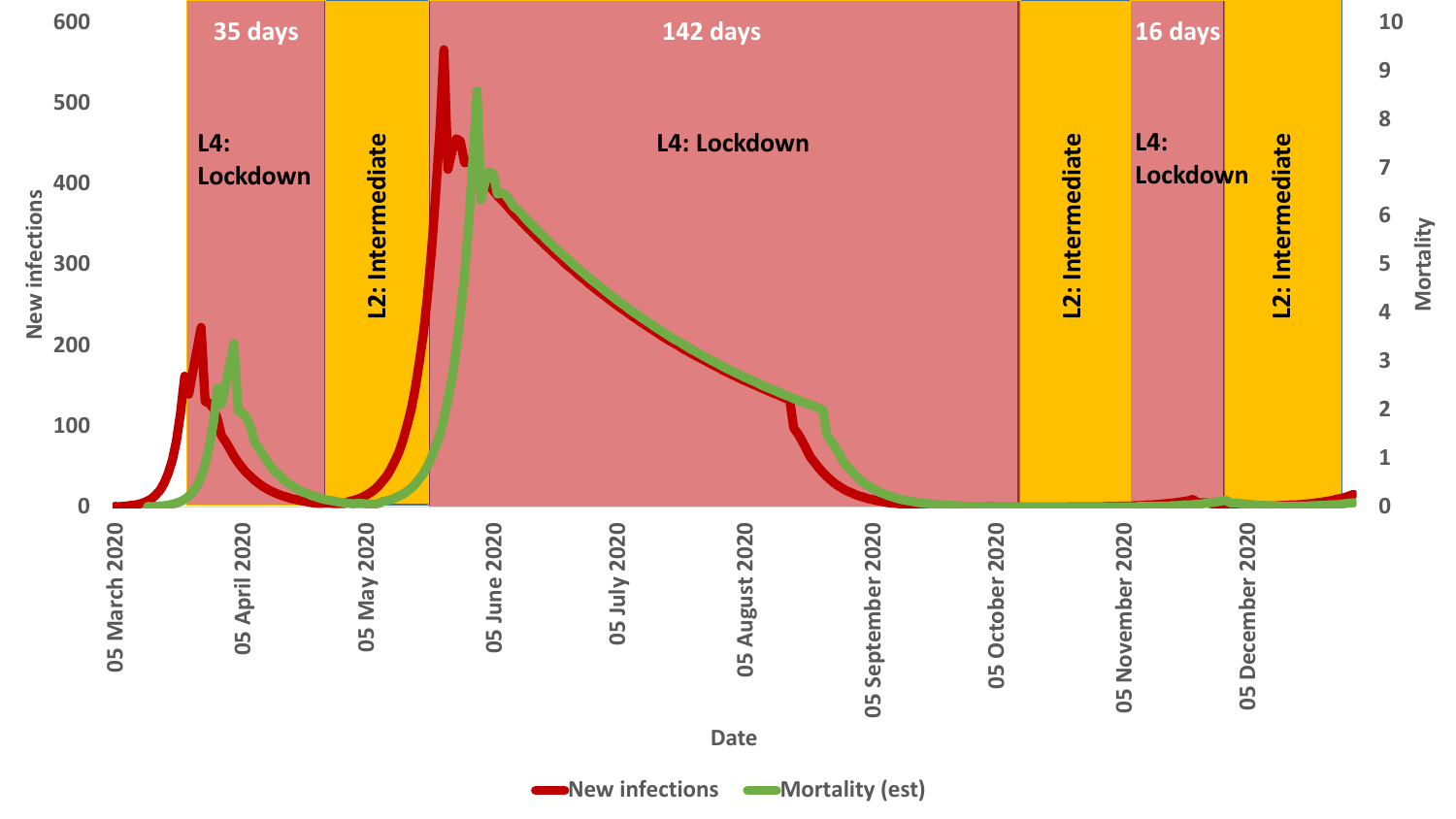## Risk-adjusted strategy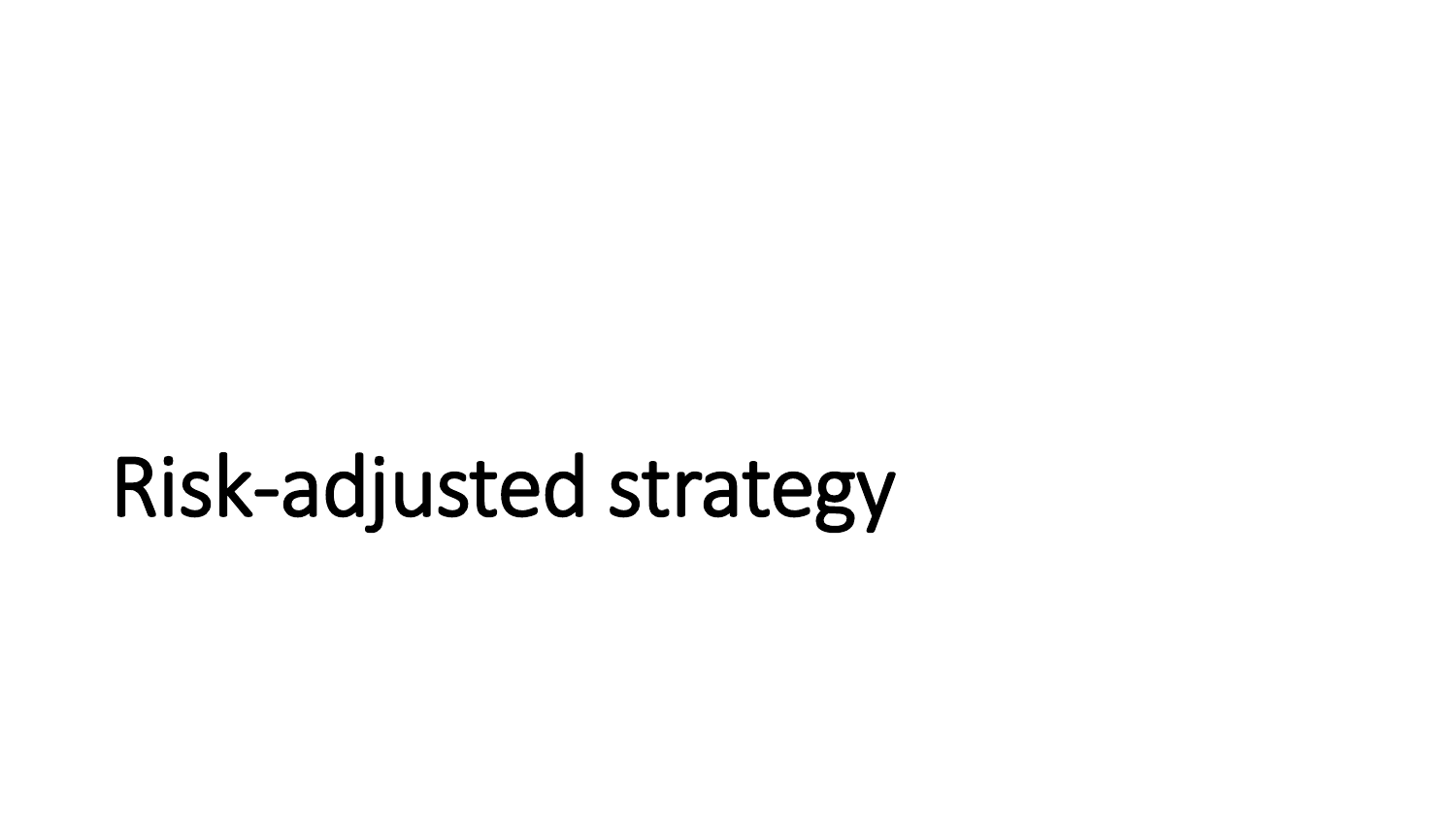| 2.19 | <b>Choose intervention scenario</b>     |
|------|-----------------------------------------|
| 2.43 | <b>Risk-adjusted</b>                    |
| 2.09 |                                         |
| 1.98 |                                         |
| 1.34 |                                         |
| 1.58 | These reflect the number of people each |
| 0.37 | infected person would infect associated |
| 0.61 | with each intervention level. Above you |
| 0.72 | can selected the overall scenario to 31 |
| 0.96 | December 2020                           |
|      |                                         |

![](_page_17_Figure_1.jpeg)

New infections **CONDITIAL CONTENT**